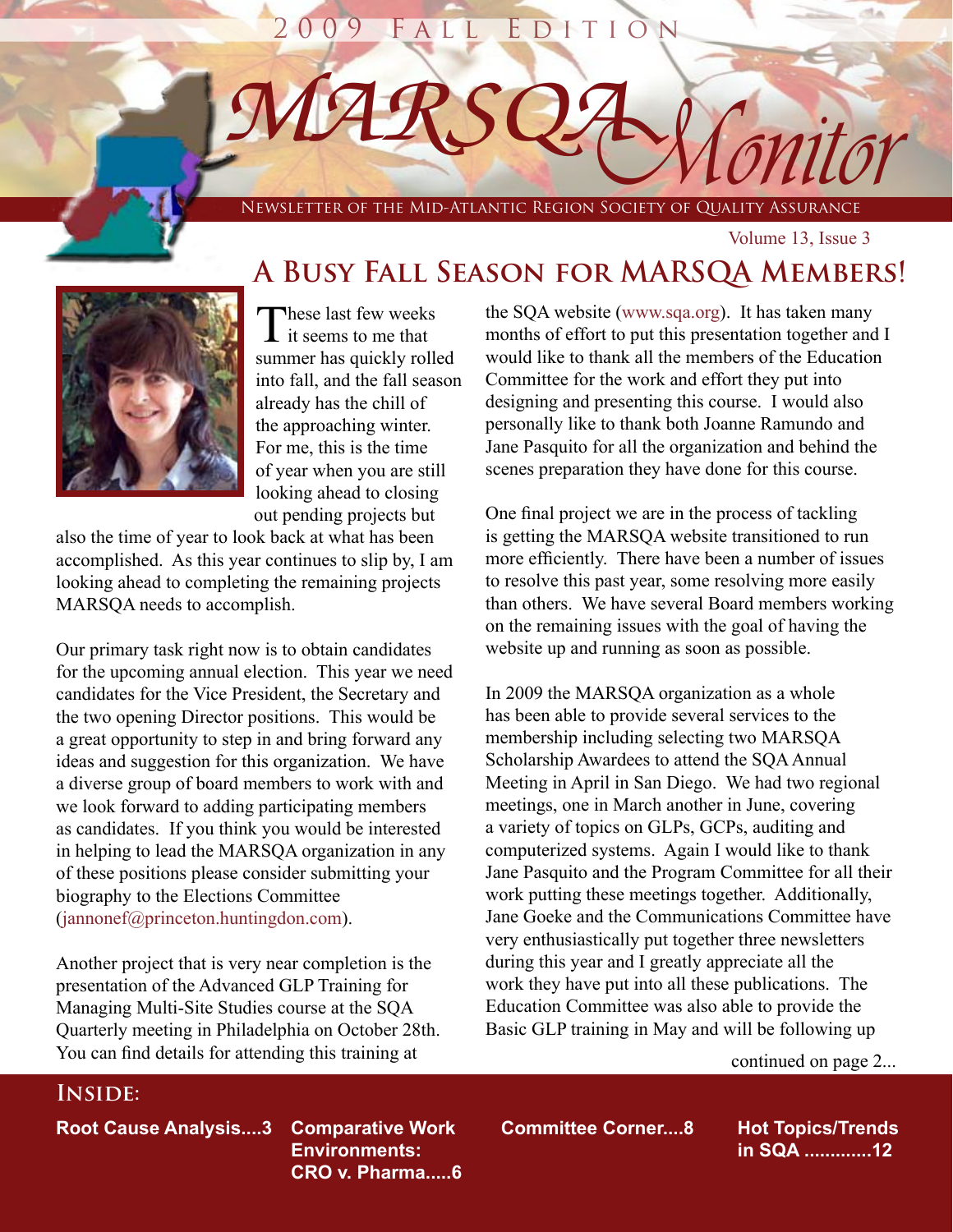with the Advanced GLP course at the end of October. The Board members have also had several behind the scenes projects they were responsible for including the transition of MARSQA's financial records to SQA headquarters (this will allow our Treasurer to use SQA's financial services for obtaining centralized financial reports, making e-payments and meeting all tax requirements); preparing a membership survey, updating operational guidelines and putting together a membership directory (still pending). I would also like to thank the MARSQA Board for all their input, ideas and deliberations as we addressed issues throughout the year. You have all helped me tremendously. I look forward to having our new candidates in place by the end of the year so that next year's president, Tony Borisow, will have a Board in place by early January.

Regards,

Lynda

Lynda Olsen **2009 MARSQA President**

#### **MARSQA Mission Statement**

- Continually strive to advance the research quality assurance professions by providing the resources, programs and training necessary for the professional development and recognition of its membership.
- Serve as a forum for the open discussion of the theoretical, practical and ethical applications of the quality assurance profession.
- Foster a partnership between the quality assurance profession and the regulatory agencies that results in the attainment of mutually beneficial compliance.
- Support and advance the goals and mission of the Society of Quality Assurance.



154 Hansen Road, Suite 201 Charlottesville, VA 22911 Phone: (434) 297-4772 Fax: (434) 977-1856 www.marsqa.org

# **2009 MARSQA OFFICERS**

### **President**

Lynda Olsen lynda.olsen@spcorp.com

### **Vice President**

Anthony Borisow aborisow@its.jnj.com

### **Past President**

Janet Emeigh, MS jemeigh@medarex.com

### **Treasurer**

Michael Franks michael.franks@qaresources.net

### **Secretary**

Nancy Beck, RQAP-GLP nancybeck@bms.com

### **Directors**

Raymond Borysewicz rborysew@its.jnj.com

Alyssa Colon, RQAP-GLP alyssa.colon@roche.com

Melissa Elliott, RQAP-GLP elliottm@princeton.huntingdon.com

> Ranee Henry ranee.henry@crl.com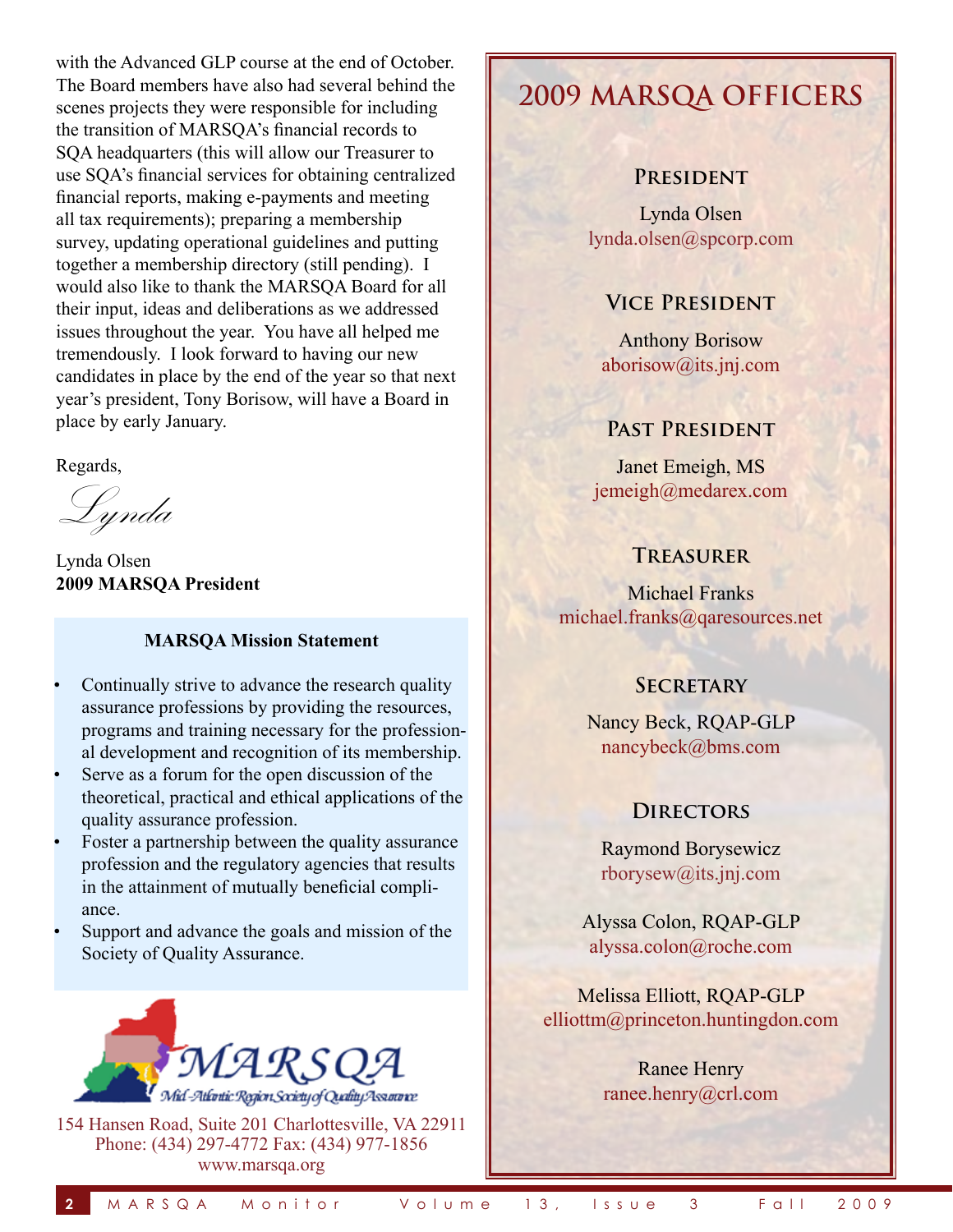### **Root Cause Analysis**

**Ana Maria Rodriguez Rojas** *MARSQA Member*

Nothing happens without a cause. No work process can survive and nobody will stay in business very long if problems are constantly ignored. A problem might be defined as an undesired event, situation, performance trend, a deviation from a requirement or an expectation that impacts an end goal. And in root cause analysis (RCA), the best way to solve problems is by correcting or eliminating the root cause rather than merely pursuing an obvious symptom. I would like to compare RCA to the etiology of a disease in medicine: it is the removal of the etiology of the disease that has long term benefit rather than the mere treating of the symptoms.

According to "The ASQ Auditing Handbook", the process or methodology of identifying the root cause for the occurrence of an unwanted effect, consequence, condition, or problem is known as RCA. The root cause is the factor that caused a nonconformance or customer complaint, and should be permanently eliminated through process improvement. A root cause is identified if:

- It causes the effect either directly or through a sequence of intermediate causes and effects.
- Its controllable-intervention would change the cause.
- Its elimination will result in the elimination or reduction of the effect.

### **Basic RCA**

RCA is an analytical tool that does not focus on statistics. Instead, it focuses on finding the causes of problems by visually mapping the cause-effect relationships within a process or system. Often, it has been labeled as "Six Sigma light", problem solving minus all the heavy statistics. RCA is the appropriate use of any of the large number of basic quality tools to examine the failure of any business process in any industry. Once those causes are identified, then corrective action to prevent reocurrence of that problem can start Corrective Action and Preventive Action (CAPA). Organizations have access to several RCA tools, including the 5 Whys?, Fault Tree Analysis, Interrelation Diagrams, Ishikawa Diagrams (Fishbone, Cause and Effect), Pareto chart and Scatter Diagram, among others.

In general, most of these RCA tools share 3 basic components:

- 1. Problem(s) definition
- 2. Analysis (breaking down the problem into parts)
- 3. Identification of solutions (for specific actions that will take place to prevent the incident from reoccurring)

#### **The 5 Whys?**

The 5 Whys approach was created by the founder of Toyota, Sakichi Toyoda. It is a question/answer method that explores the cause-effect relationships of an underlying issue. It is the simplest way of initiating an investigation by asking 'why' and then expanding at least 5 why questions until sufficient questions are asked (and answered) to explain the incident. The 5 whys are the easiest way to get to the root of a problem but it has its limitations as well.

### **Using evidence to define problems and prioritize solutions**

When RCA is conducted properly and in depth, it leads to corrective actions that prevent recurrence of the issue or problem that initiated the RCA. Determining how far to go in the investigation requires good judgment and common sense. Theoretically, you could continue to trace root causes back to the Stone Age, but the wasted effort would be useless. Be careful to understand when you have found a significant cause that can, in fact, be changed. Another way of focusing on the investigation is to change the RCA mindset from looking for problems into looking for solutions. When the mindset is focused on finding possible solutions, the investigation analyzes the impact the deviation has on the end goal(s). That is to say, consider the alternatives or options to control the causes (possible solutions) and continue to prioritize the possible solutions, not the causes (problems). Finally, select the best solutions to

continued on page 4...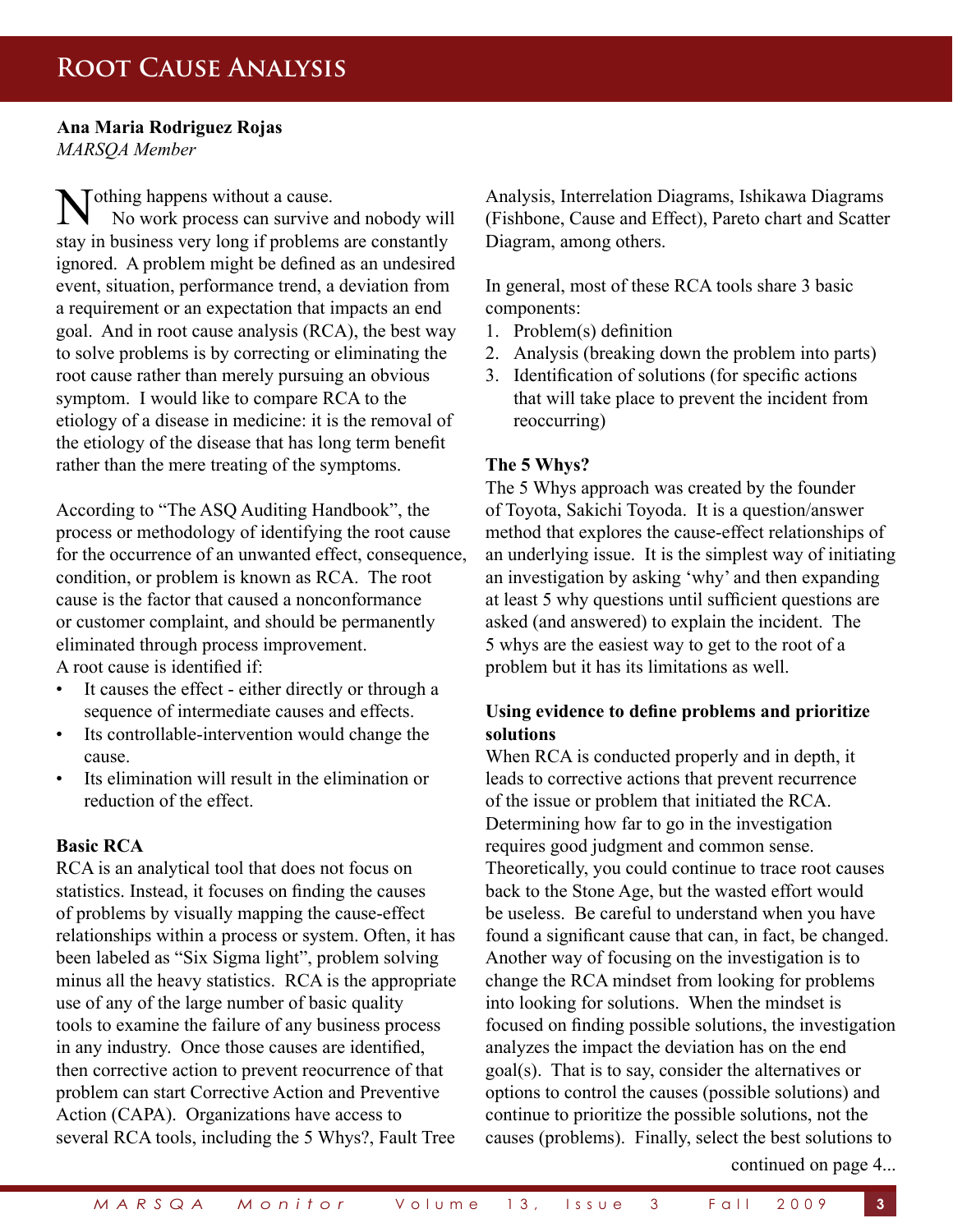meet the overall goals. Sometimes, the cleanest way to start an investigation is to focus first on the impact to the goals. People might disagree on what the problem is but they don't disagree about the impact to the goals. So if someone was injured or there was a production or manufacturing issue, etc., everybody can answer the question about the impact to the goals the same way.

Many times, RCA is conducted hurriedly or with the wrong tools. This results in misidentification of the root cause or failure to find the true root cause. Consequently, the corrective action applied is a "Band-Aid". Months later, the same problem recurs. This is because the symptom was corrected, not the root cause. However, if the investigation has enough time and resources to conduct RCA properly, the corrective and preventive actions will address the actual root cause. The result is a significant reduction in the potential for recurrence of the initial event, ultimately resulting in being proactive by standardizing the correct procedure to ensure a positive outcome and deepening the understanding behind the corrective action and the standard(s).

### **RCA and CAPA**

Traditionally, RCA has been a reactive investigation because the analysis is done after the event has occurred. After gaining deep understanding in RCA, this tool becomes a proactive methodology when it is able to forecast the eventuality of a deviation prior to its occurrence. Whether the scope of the investigation is reactive or proactive, or you want to standardize good laboratory, manufacturing or clinical practices, or just to ensure everybody is following the standards and being compliant, RCA is a mindset for the quality professional (auditor or auditee). Therefore, RCA leads to effective management of CAPA. Ironically, although CAPA is only required with medical devices (QSR), it had become an expectation of the FDA that drugs (API), biologics and biotech also maintain a CAPA system. RCA has been well established in medical devices. Only recently has RCA become part of the CAPA system in pharmaceuticals. Those using RCA, as outlined in ICH Q9, GLP and GCP environments will be able to see a more forward thinking approach to embrace and implement. Many

times, we react rather than plan. Through RCA, I believe that we will move forward with better planning and knowledge prior to studies.

Since RCA consists of systematic problem-solving techniques, the benefits of using RCA should be the same in all GxP areas. GLP, GCP and GMP are only stages of an integral process in pharmaceutical drug development. RCA has been mostly used in GMP environments where there is usually a strong quality systems background and people are better trained in conducting this type of trouble-shooting. It might be challenging to change the traditional ways studies have been run for years in GCP and GLP areas. Currently, the trend is shifting towards incorporating and implementing RCA especially in GCP and GLP environments. RCA can helped to map the processes better, making a system/process more robust in terms of compliance and exceeding regulatory norms in both GCP and GLP aspects. The ultimate benefit comes when the true root cause of a problem is established and corrective actions are implemented. The benefit is not only regulatory compliance but a better business solution.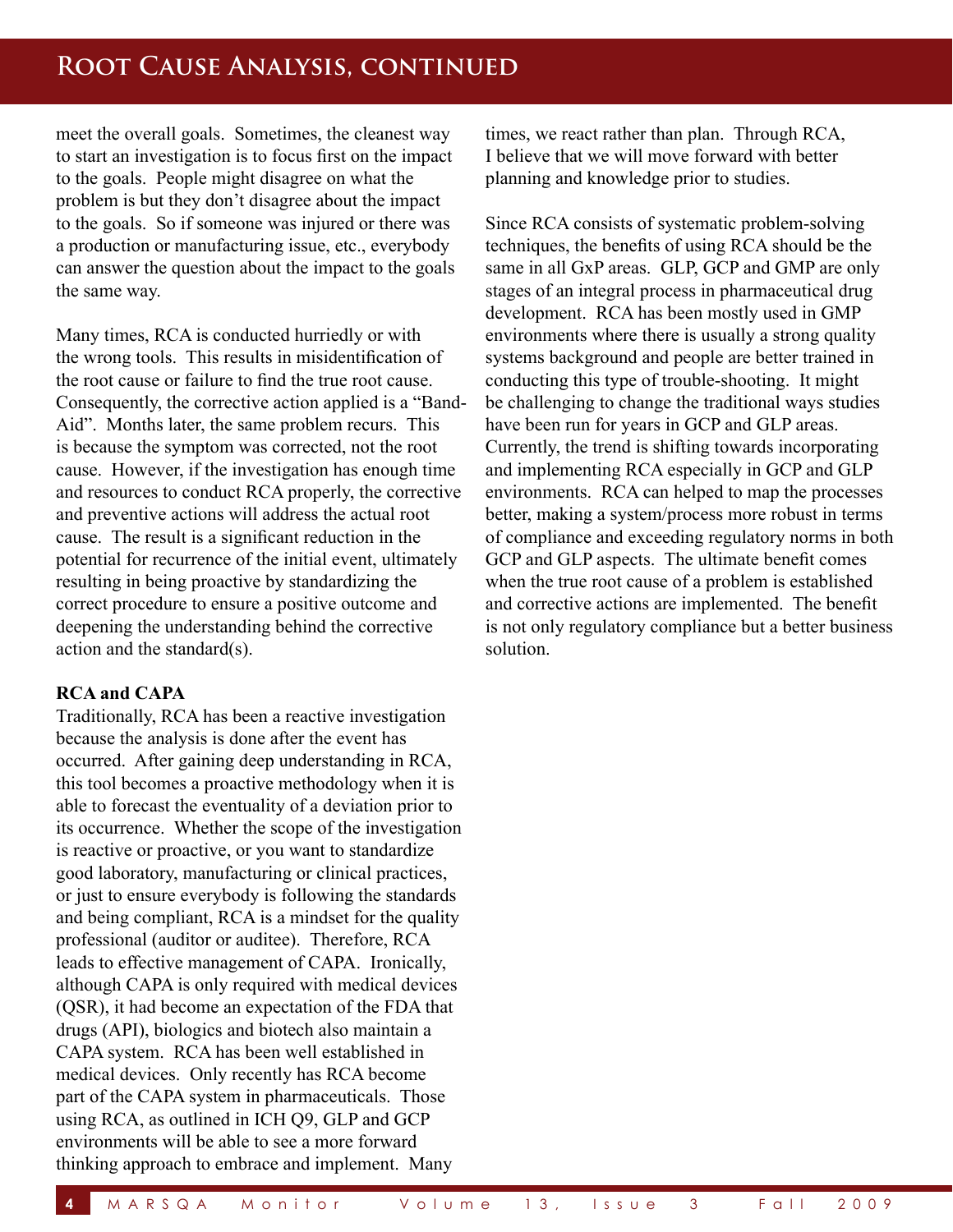## **Newborn Heparin Incidents: a 5 Whys Study Case**

### **Ana Maria Rodriguez Rojas** *MARSQA Member*

Thy were 6 newborns given adult doses of heparin in Indianapolis in 2006?

In this study case, we will find out by using the Root Cause Analysis' 5 Whys methodology to look at the root causes in these incidents. Five is just an arbitrary number that reminds us to dig deeper into any issue. A brief run through this type of investigation gets to the heart of the problem. We will see what led to the morbidity and mortality of these babies. The 5 Whys figure captures in a clear and direct format the main causes that led to the overdoses. Heparin adult doses are 1000x more concentrated than infant doses. Therefore, this type of overdose critically impacts the patient safety goal because it might terminate in injury or death. There were at least 5 opportunities missed for double-checking the dosage (identified in the figure with numbers). Three of the six babies who received the heparin overdose died as a result of these unfortunate mistakes.

The failure to discover wrong drug dosage occurred when [1] the wrong dosage was removed from the pharmacy inventory [2] the bottle was placed in the cabinet [3] the bottle remained in the cabinet

and was taken from it [4] the incorrect dosage was removed from bottle, and [5] the incorrect dosage was administered to the babies.

In conclusion, the wrong dosage was missed because of:

- the lack of effective double check by another staff member
- missing computer check system
- human error (assisted by the fact that the adult dosage bottle and the infant dosage bottle looked practically the same; presently this has been corrected).

Hospitals across the nation have implemented many solutions to correct this type of error (double checks by staff members is required together with the use of a computerized prescription dispensation system).

Why, such a powerful 3 letter word. Let's use it more often in our investigations.

#### References

1. Kusmer, Ken. 3rd Ind. preemie infant dies of overdose. Fox News (Associated Press). September 30, 2006. http:// www.foxnews.com/story/0,2933,214729,00.html. Accessed September 28, 2009.

2. Sanz, Alex. Coroner's office investigates infant deaths. WTHR News. http://www.wthr.com/Global/story.

asp?s=541880. Accessed September 28, 2009. Accessed September 28, 2009. Accessed September 28, 2009. Accessed

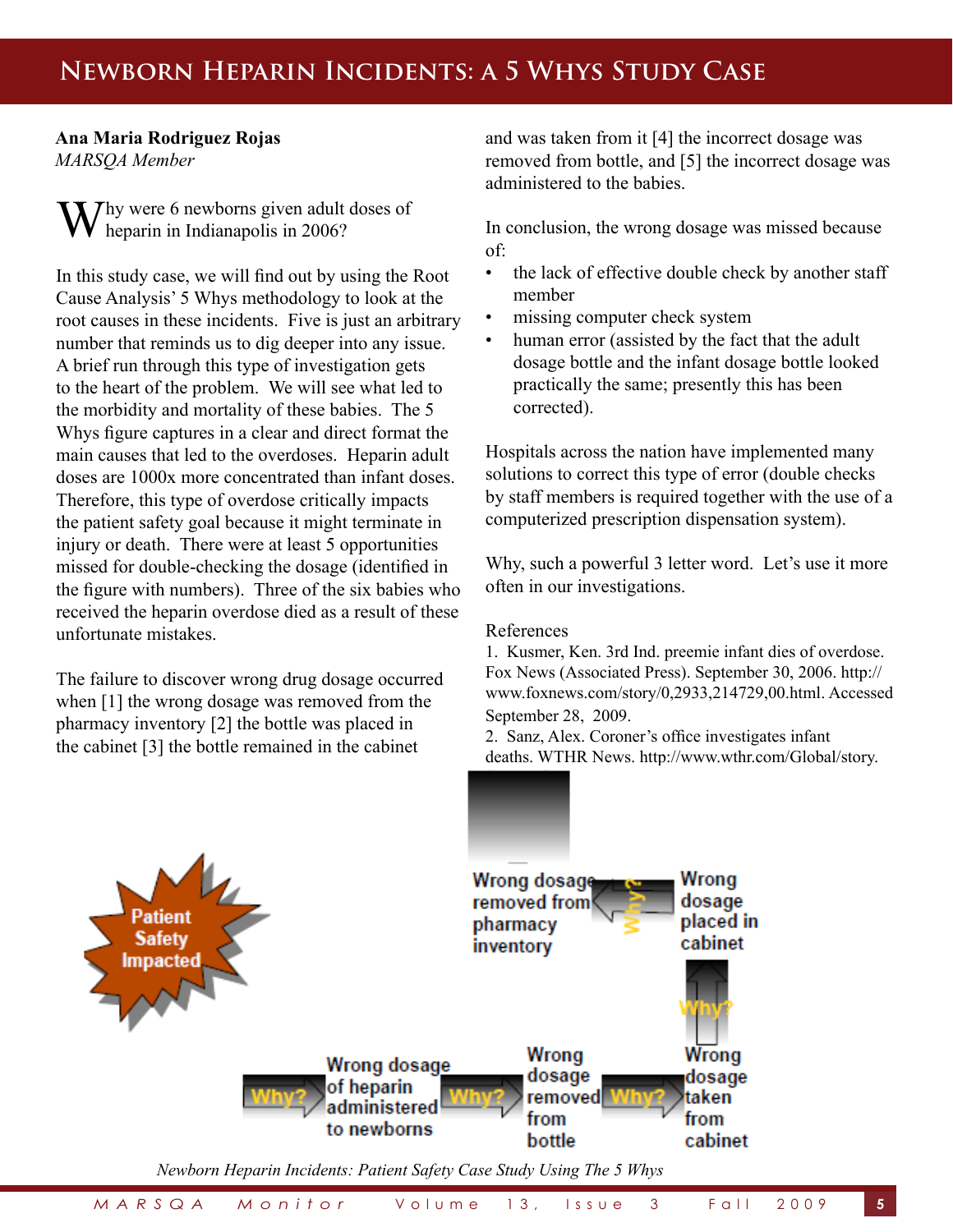### **Nancy Gongliewski**

*Director, SQA Board and MARSQA Member* 

### **Note that this is a continuation of a theme from our previous newsletter where one of our members compared working as a consultant with working for a business.**

You work for a non-clinical CRO and life is chaotic. There are constant Sponsor visits, impossible deadlines, a tough workload and constantly changing processes – life would be much easier if you just worked for a pharmaceutical company. Having worked for both, I suggest you consider again. There are pros and cons to working in each environment

Yes, working for a CRO has challenges, but there are advantages. One of the greatest challenges is ongoing Sponsor inspection (and the resulting recommendations). Sponsor QA inspections are often more in depth and stringent than inspections by the regulatory agencies. Their inspections and recommendations lead to constantly changing processes and additional workload. However, this means CROs frequently have the best industry quality practices (automatic continuous improvement), the latest regulatory agency inspection information and expectation (CROs are privy to all the information that each of their Sponsor representatives pass on) and the highest level of inspection readiness for agency inspections (practice from all those Sponsor inspections).

In addition, an effective Quality Assurance Unit at a CRO is part of the service provided by the CRO. Therefore demonstration of an effective QAU is often a very valuable asset and marketing tool for a CRO. This situation regularly leads to quick implementation of processes addressing compliance concerns and strong support from management for this implementation. Management at a pharmaceutical company is also very aware of the importance of non-clinical safety studies and works diligently to ensure the compliance of this research to regulated standards; however the scope of their responsibility is often much wider than that of CRO management. So, the focus of their efforts is not solely directed at this area. Because of this and the sheer size of a pharmaceutical company, process improvements often take much longer to implement.

In the current environment, influenced by changes in the economy and business culture, employees in all types of businesses are being asked to work more efficiently – to do more with less. As a result, the difference in work load between CROs and pharmaceutical companies is not all that different.

One of the greatest advantages of working for a pharmaceutical company is the ability to see the drug development process in its entirety. Although you may be part of the non-clinical QA group, you are often involved in activities with other groups involved in the R&D drug development process, including the clinical area, R&D drug manufacturing, publishing and regulatory affairs. Not only does this provide knowledge but it also provides opportunities to expand your career development.

Although there may be differences, QA professionals working in both environments have much in common. We take our role seriously and work diligently to ensure data integrity and accurate reporting in the non-clinical areas we support. Throughout our day to day activities we should always be aware that what we do helps to ensure that safe and effective medicines, chemicals, devices, etc. are made available to the public.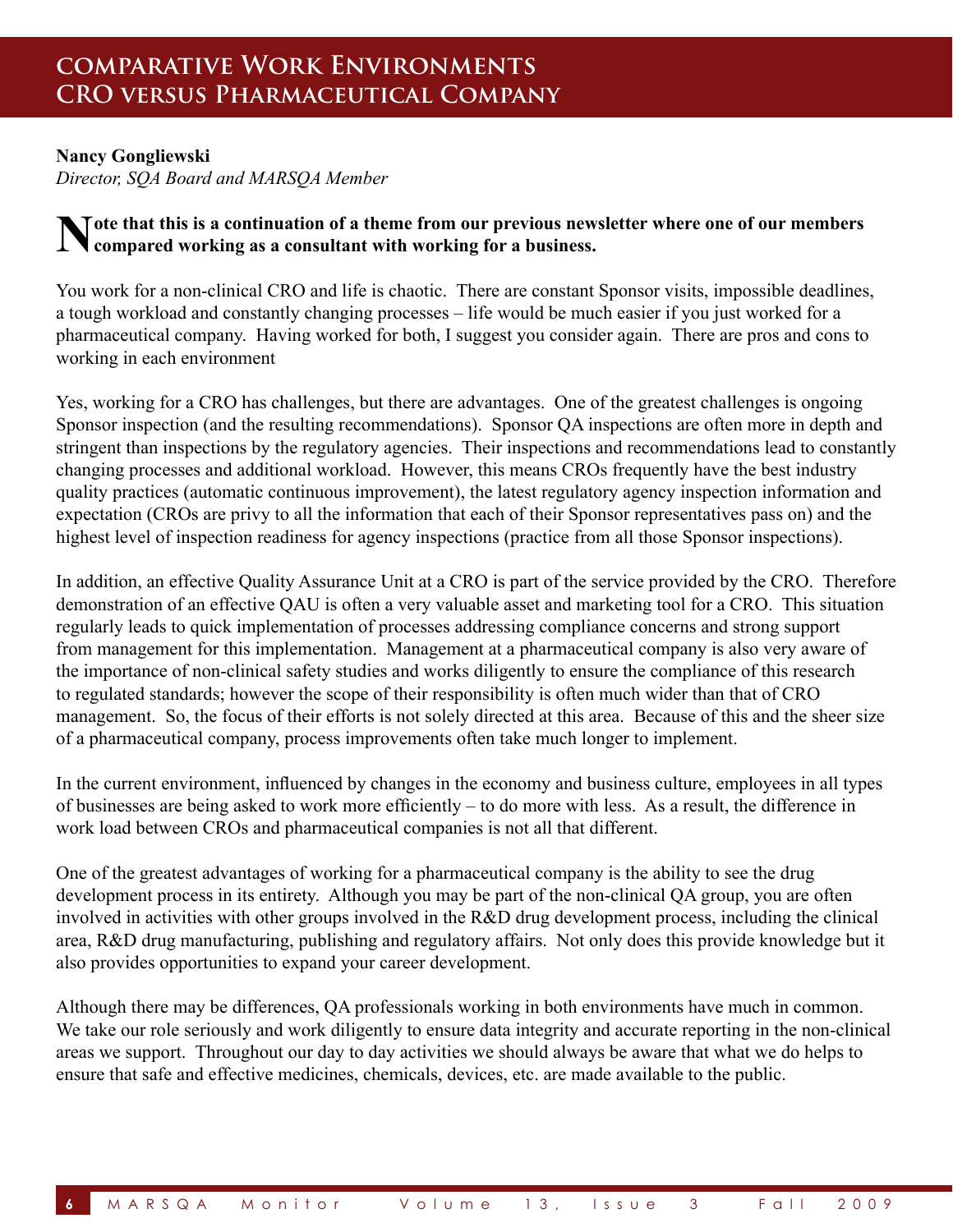### **WORD SEARCH**

AUDIT PHARMACEUTICAL CITATION PROTOCOL COMPLIANCE QUALITY ASSURANCE CRO RAW DATA EPA REGULATIONS FDA REPORT GOOD LABORATORY PRACTICE SOP INSPECTION SPONSOR MARSQA STUDY DIRECTOR MULTISITES **TESTING FACILITY** OECD VALIDATION

| G            | D            | Е        | M            | V            | Τ | R            | M            | A,             | R | S            | Q            | A            | $\circ$      | $\circ$ | $\top$       | N              | $\mathbf{I}$ | G              | F            | $\mathbf{L}$ | S            |
|--------------|--------------|----------|--------------|--------------|---|--------------|--------------|----------------|---|--------------|--------------|--------------|--------------|---------|--------------|----------------|--------------|----------------|--------------|--------------|--------------|
| N            | $\Omega$     | C        | U            | D            | R | Q            | U            | A              | Е | A            | Y            | D            | F            | O       | O            | L              | M            | S              | S            | O            | N            |
| P            | R            | O        | Т            | $\Omega$     | C | O            | L            | R              | P | Е            | A            | F            | R            | $\perp$ | Е            | S              | P            | N              | P            | A            | R            |
| м            | $\mathbf{I}$ | N        | D            | Y            | Е | т            | R.           | F              | O | G            | U            | C            | Τ            | B       | $\mathsf{C}$ | Е              | O            | Y              | $\mathbf{I}$ | O            | Е            |
| N            | S            | A        | U            | L            | D | S            | P            | M              | R | N            | G            | A            | P            | C       | $\mathsf{L}$ | C              | Е            | Τ              | U            | L            | C            |
| V            | A            | F        | G            | H            | A | U            | D            | $\blacksquare$ | T | P            | $\mathsf{T}$ | $\mathsf{A}$ | R            | L       | O            | N              | C            | $\blacksquare$ | Τ            | $\mathbf{I}$ | N            |
| M            | A            | R        | B            | O            | S | B            | F            | C              | G | $\mathbf{I}$ | Q            | U            | F            | Е       | R            | A              | D            | L              | S            | P            | A            |
| P            | N            | L        | M            | Τ            | Е | C            | O            | D              | C | N            | Y            | T            | A            | O       | $\mathsf{C}$ | R              | F            | $\mathbf{I}$   | D            | P            | $\mathbf{I}$ |
| H            | F            | Н        | $\mathbf{I}$ | P            | R | O            | C            | R              | L | M            | $\mathbf{I}$ | Е            | $\circ$      | N       | O            | U              | A            | C              | S            | S            | L            |
| A            | C            | Τ        | O            | D            | L | S            | P            | $\circ$        | A | R            | S            | $\mathbf{I}$ | T            | M       | $\mathsf{T}$ | S              | Q            | A              | S            | D            | P            |
| R            | O            | P        | F            | S            | A | F            | М            | U              | L | $\mathsf{T}$ | $\mathbf{I}$ | S            | $\mathbf{I}$ | $\top$  | Е            | S              | Τ            | F              | P            | Е            | M            |
| M            | F            | D        | P            | Е            | L | Τ            | M            | B              | K | S            | O            | Е            | R            | F       | M            | A              | H            | G              | O            | Q            | O            |
| A            | P            | S        | L            | M            | O | R            | $\mathbf{I}$ | $\mathsf{T}$   | F | $\mathsf{C}$ | M            | R            | $\circ$      | Q       | $\mathsf{C}$ | Y              | L            | N              | N            | P            | C            |
| C            | F            | L        | M            | O            | F | D            | A            | O              | R | Е            | P            | H            | Y            | S       | F            | T              | C            | $\mathbf{I}$   | S            | N            | R            |
| Е            | G            | $\Omega$ | D            | S            | Τ | $\mathbf{I}$ | L            | Е              | N | S            | F            | Q            | A            | P       | O            | $\blacksquare$ | $\mathbf{I}$ | T              | O            | C            | A            |
| U            | S            | Y        | I.           | $\mathbf{L}$ | Τ | O            | G            | K              | H | P            | M            | C            | L            | G       | R            | L              | T            | S              | R            | R            | W            |
| Τ            | S            | Τ        | U            | D            | Y | D            | $\mathbf{I}$ | R              | Ε | C            | $\top$       | O            | R            | F       | D            | A              | A            | Е              | C            | M            | D            |
| $\mathbf{I}$ | C            | R        | Q            | S            | Τ | M            | O            | F              | P | A            | $\mathsf{L}$ | S            | N            | G       | R            | U              | C            | Τ              | Е            | C            | A            |
| C            | H            | G        | W            | O            | Е | L            | S            | F              | J | M            | N            | $\mathbf{I}$ | Е            | F       | C            | Q              | $\mathbf{I}$ | Τ              | M            | N            | Τ            |
| A            | R            | A        | D            | L            | N | Н            | Е            | D              | P | G            | R            | O            | L            | L       | B            | Ε              | O            | D              | $\mathbf{I}$ | P            | A            |
| L            | P            | N        | S            | F            | R | N            | O            | $\blacksquare$ | T | $\mathsf{C}$ | Е            | P            | S            | N       | $\mathbf{I}$ | F              | $\mathsf{N}$ | L              | Q            | C            | M            |
| Е            | Q            | Τ        | F            | O            | Е | S            | N            | O              | T | T            | A            | L            | U            | G       | E            | R              | H            | P              | M            | O            | Е            |

*Need help? Answers on page 9.*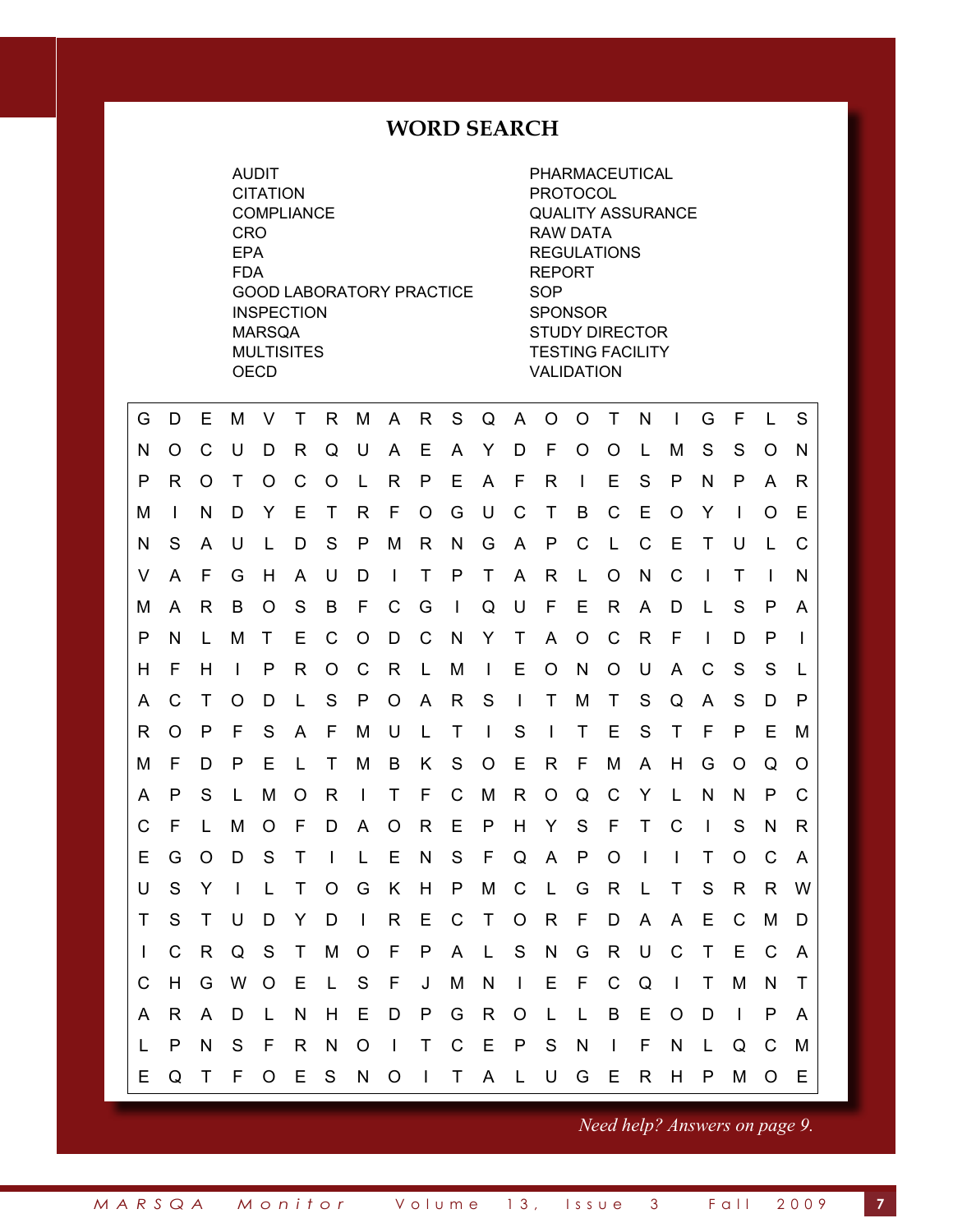| $\Box$<br><b>Communications</b><br>Jane Goeke<br>jane.goeke-1@gsk.com<br>NNITT<br>ranee.henry@crl.com<br><b>Ranee Henry</b><br>CSV<br>Joanne Ramundo<br>joanne.ramundo@sanofi-aventis.com<br><b>Education</b><br>jannonef@princeton.huntingdon.com<br>Fran Jannone<br><b>Historical</b><br>jemeigh@medarex.com<br>Membership<br>Janet Emeigh<br>Nominating<br>jannonef@princeton.huntingdon.com<br>Fran Jannone<br>Program/Planning<br>jane.pasquito@spcorp.com<br>Jane Pasquito<br>e i | $\infty$<br>$\begin{array}{c} \boxed{11} \end{array}$ |  | MARSQA has seven committees. They are listed below along with the Chair for each. |
|-----------------------------------------------------------------------------------------------------------------------------------------------------------------------------------------------------------------------------------------------------------------------------------------------------------------------------------------------------------------------------------------------------------------------------------------------------------------------------------------|-------------------------------------------------------|--|-----------------------------------------------------------------------------------|
|                                                                                                                                                                                                                                                                                                                                                                                                                                                                                         |                                                       |  |                                                                                   |

MARSQA activities and projects are driven to a great extent by its committees. And, most of the members of these committees are volunteers. For this edition of the MARSQA Monitor, **Denise White** reports on her experiences as a member of the **Communications Committee.**

I was seeking a volunteer opportunity last year when I decided to join MARSQA's newly re-formed Communications Committee. This dynamic group, led by Jane Goeke, consists of enthusiastic members from various sectors of the QA industry who meet approximately once a month via teleconference to brainstorm ideas for the MARSQA newsletter.

The Communications Committee was responsible for resurrecting the publication after a bit of a hiatus. With the release of the 2008 Fall Edition, the MARSQA Monitor was officially back! At that time, it was decided that one of our objectives would be to issue 3 newsletters per year and so far we are on track due to Jane's commitment and the hard work of all involved. Committee members are tasked with generating ideas that we think are relevant and would be of interest to QA professionals, then interviewing individuals, writing/soliciting articles, proofing copy and selecting newsletter design while keeping the MARSQA Board of Directors abreast of our activities and providing written reports as required.

We also work closely with SQA which provides us with many administrative services such as layout, publishing and mailing services. This allows us more time to focus on the actual content of the newsletter. The Communications Committee has frequent interactions with the other MARSQA committees

as well. We often reach out to them in search of information regarding MARSQA events such as training opportunities, meetings or other initiatives.

The Committee has a great team spirit; we brainstorm ideas, eagerly accept assignments and then everyone goes off to do his/her part while keeping our common goal in mind – putting out a quality product representative of our efforts. I'm always amazed at the level of dedication everyone displays as they go about fulfilling their responsibilities, and their willingness to go the extra mile to get the story.

Committee members take great pride in having the newsletter be informative, interesting and even humorous. From time to time, you will see jokes or cartoons in the publication that only the QA professional can truly appreciate. The newsletter is also a good vehicle for advertising (e.g., consultants who wish to market their services). Ad space is available for a nominal fee.

Being a member of the MARSQA Communications Committee has been an extremely rewarding experience. I believe that the newsletter adds value. Furthermore, I enjoy the interactions with other industry professionals, and the time commitment required is quite reasonable.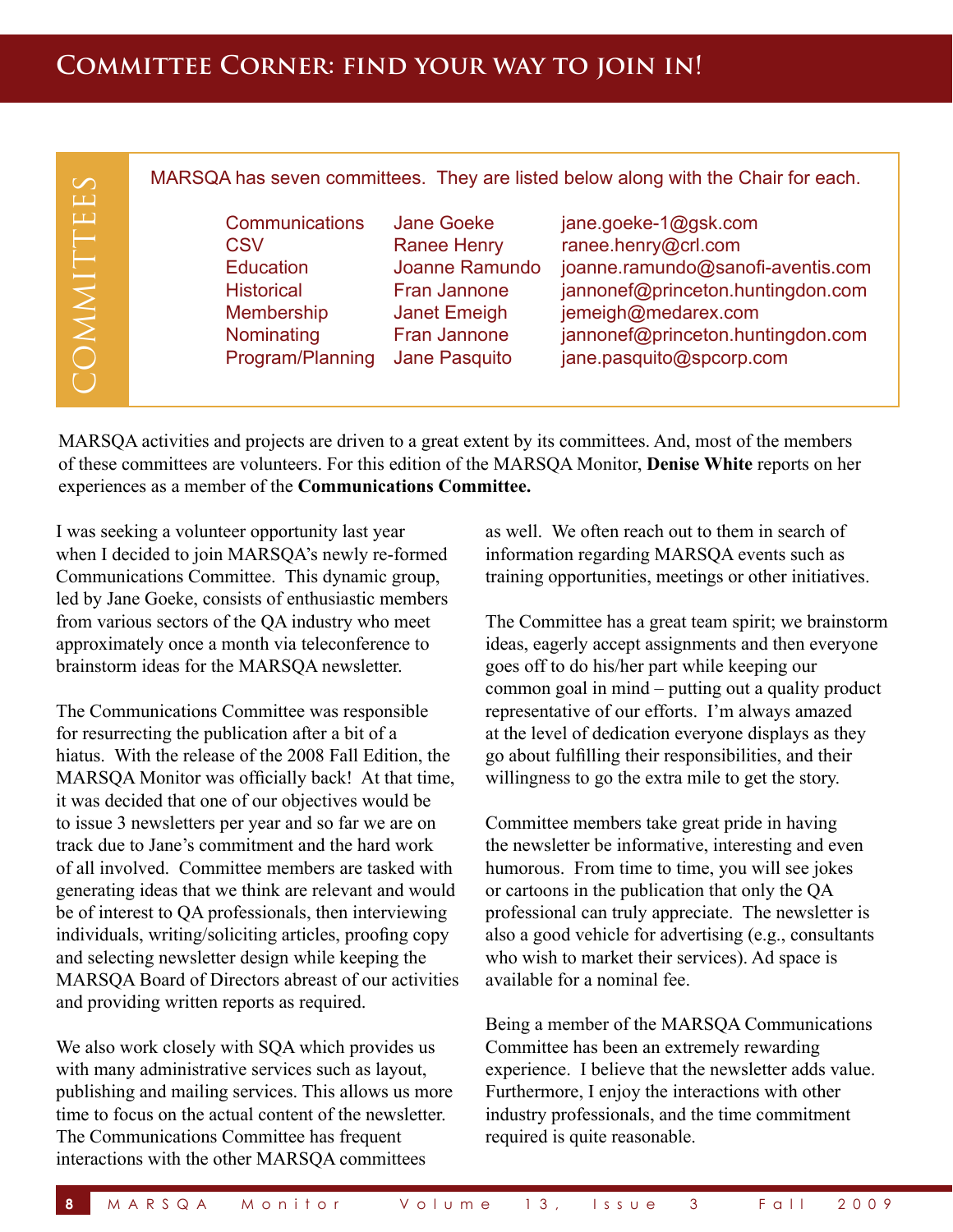### MARSQA Membership Meeting Held July 21 in Lahaska, PA



▲ Jane Pasquito, Chair of the Program Committee setting up the projector for the speakers



▲ Eric Ramsey of GSK spoke on "e Archive Process Improvements and the use of SAFE-BioPharma Digital **Signatures."** 

 $\blacktriangle$  Betty Delise from **Johnson and Johnson EXAMPLE Spoke on "Consistency in INSPECTION SPONSOR USING CONSERVATION Writing Using THE ANSWER Method."** 

G D E M V T R M A R S Q A O O T N I G F L S N O C U D R Q U A E A Y D F O O L M S S O N P R O T O C O L R P E A F R I E S P N P A R M I N D Y E T R F O G U C T B C E O Y I O E N S A U L D S P M R N G A P C L C E T U L C V A F G H A U D I T P T A R L O N C I T I N M A R B O S B F C G I Q U F E R A D L S P A P N L M T E C O D C N Y T A O C R F I D P I H F H I P R O C R L M I E O N O U A C S S L *Answers to Word Search on page 7* A C T O D L S P O A R S I T M T S Q A S D P Answers to Word Search on page R O P F S A F M U L T I S I T E S T F P E M M F D P E L T M B K S O E R F M A H G O Q O A P S L M O R I T F C M R O Q C Y L N N P C C F L M O F D A O R E P H Y S F T C I S N R E G O D S T I L E N S F Q A P O I I T O C A U S Y I L T O G K H P M C L G R L T S R R W T S T U D Y D I R E C T O R F D A A E C M D I C R Q S T M O F P A L S N G R U C T E C A C H G W O E L S F J M N I E F C Q I T M N T A R A D L N H E D P G R O L L B E O D I P A L P N S F R N O I T C E P S N I F N L Q C M E Q T F O E S N O I T A L U G E R H P M O E



A Rachel Adler from Johnson and Johnson spoke on "A Risk Based Approach to Auditing Computerized Systems in a GLP Environment."

*Photos courtesy of Jane Goeke*

*M A R S Q A M o n i t o r* V o l u m e 1 3 , I s s u e 3 F a l l 2 0 0 9 **9**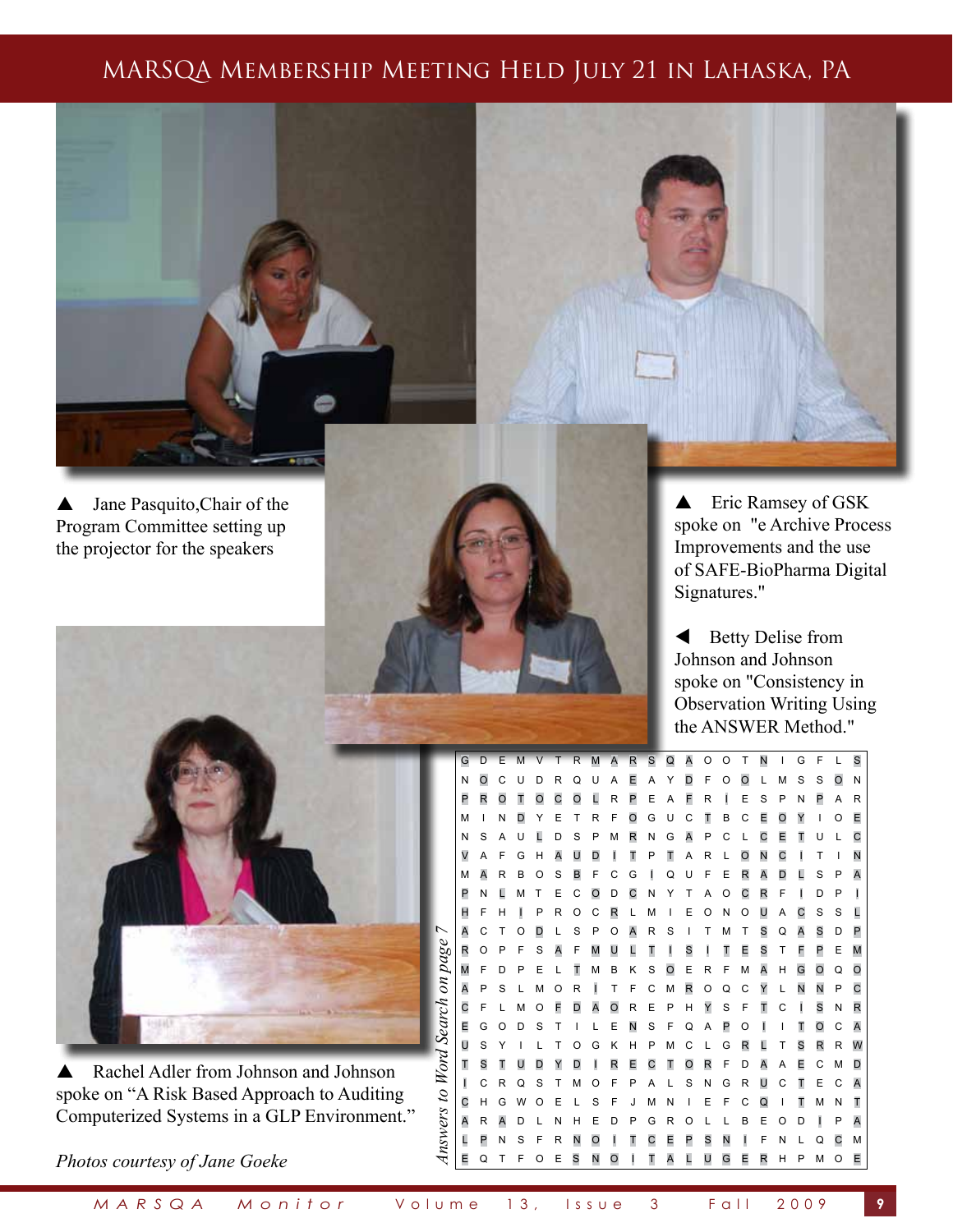### **Janet Emeigh**

*MARSQA Past President*

Let me start with the obligatory disclaimer. The views and opinions expressed in this article are those of the author and have not been reviewed or endorsed by Temple University or the Temple University School of Pharmacy QA/RA program.

As I write this, I find it hard to believe it's been a little over 4 years since I completed my Master of Science degree in QA/RA from Temple University. In some ways, it seems like yesterday that I received my diploma and in others, it seems like a lifetime ago. A lot has happened in my career in the past few years which I can directly attribute in part to the fact that I obtained the degree. About 18 months ago, I was hired by a small biotech firm in NJ to be the first manager of their GLP audit program. At the beginning of this year, I was also asked to manage their GMP audit program due to some staffing changes. Not too bad for someone who started in the Pharmaceutical business a little late in her career approximately 17 years ago as an entry level bioanalytical chemist, later switching to the "dark side" by becoming a GLP auditor of bioanalytical and dose formulation analysis laboratories about 11 years ago and then an auditor of all aspects of GLP study conduct a little over 8 years ago. The transition from analytical chemist to auditor was due in part to on the job training but also in a large part to the experience and knowledge I gained at Temple.

I started the program in September of 2000 with much trepidation. It had been quite some time since I had been in a classroom and I had never thought of attending graduate school after college. Therefore, I had never taken the GREs. Part of the application process for entry into the QARA program was to take the GREs. On top of that, my college grades, while respectable, were not what many would consider graduate school material. How much weight would be placed on my GRE scores and undergraduate grades? Would I even get in and if I did, would I have what it took to go all the way for a degree? Fortunately, Temple permitted students to take up to 3 courses before they actually had to apply for matriculation into the program.

I started in September 2000 with one of the required core courses, Food and Drug Law. The teacher believed the best way to learn the law was to actually experience it. We had a text book, but we were also required to bring in a newspaper or magazine article to every class that dealt with some aspect of food and drug law. We would read some of the articles and discuss them. We were also divided into small groups of about 3 and had to work together on a project related to the course work. This enabled us to get to know some of our classmates and taught us how to work on cross functional teams since not everyone worked in the same discipline or even pharmaceuticals for that matter. We also held a mock hearing before congress at the end of the term on whether or not the FDA should be given the authority to regulate tobacco, which as many of you know, just recently occurred in congress this year. We also spent a lot of time in class reading and discussing the cases that led to the modern day food and drug laws and regulations. This particular class made a lasting impression on me and alleviated much of the fear I had in proceeding with the program. Many of my later courses were your traditional instruction, coursework and examinations. I wanted to illustrate that program hires a wide variety of faculty, many who are considered experts in industry, who offer a wide variety of teaching styles. I ended up taking 3 classes before I applied for matriculation into the program. I took the GREs and I guess did well enough that along with the very good grades I got in those 3 graduate courses and the recommendations I received from people for whom I had worked, that I was accepted into the program without any trouble.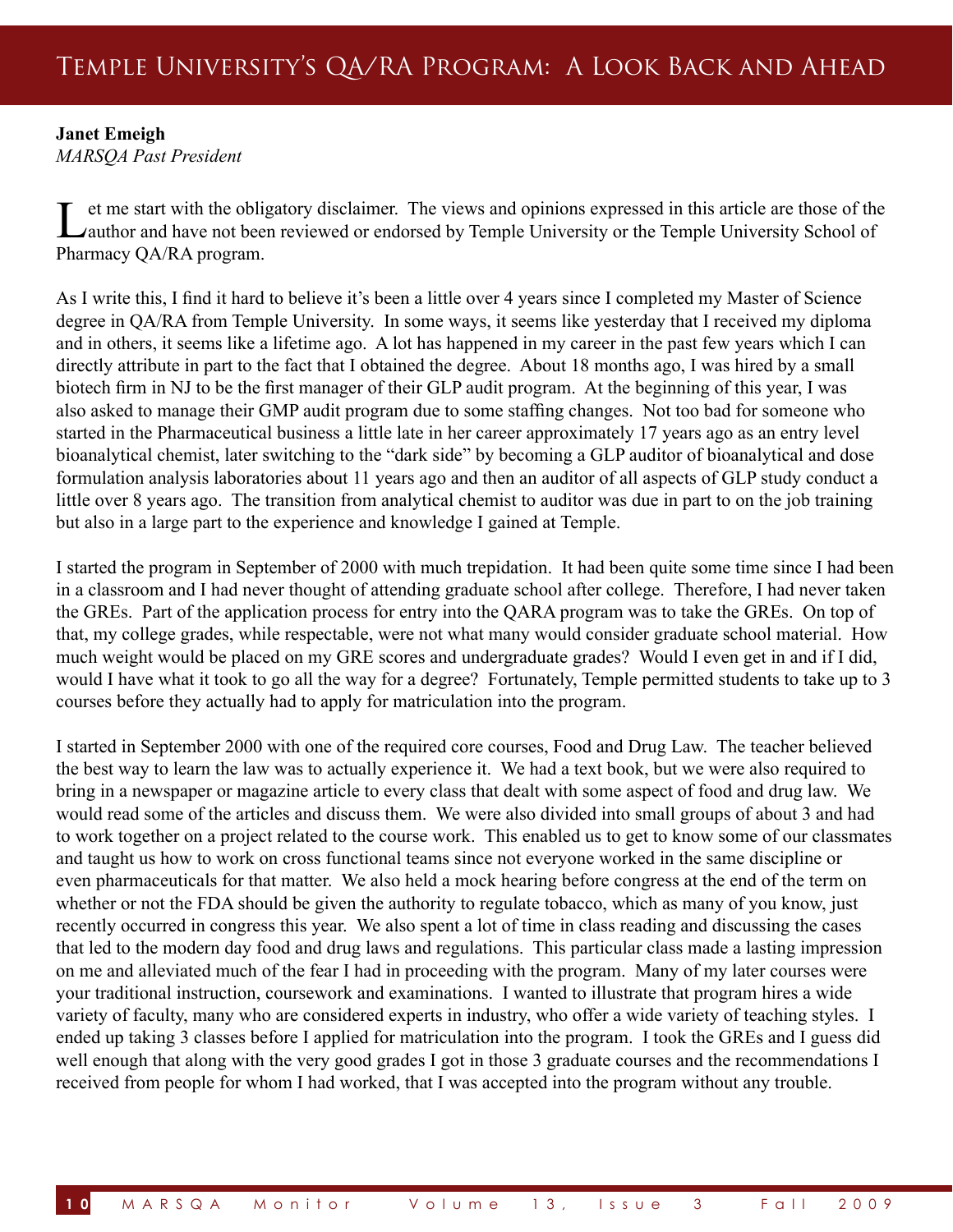It took me the 5 years allowed to complete the program. Part way through, I decided I wanted to take as many different courses in quality and regulatory affairs as possible and the only way to do that at the time was to take courses during the week. I searched for and was lucky enough to find a job located closer to the Fort Washington campus that made this possible. The change in jobs meant a one semester delay in my studies. I was also fortunate to have worked for 2 companies during my course of study that offered tuition reimbursement. Along the way, I met a lot of different people, many of whom I maintain a friendship with today. It was a lot of hard work, working full time and attending school at night and on the weekends, but in the end, it was all well worth it!

The program itself has continued to evolve. When I started in 2000, there were only 2 Pre-Masters certificate programs, one in Regulatory Affairs with the other in Quality Assurance. To obtain a certificate, you needed to complete 4 defined courses. Now, there are 7 Pre-Masters and 6 Post-Masters certificate programs. I was fortunate enough to work for companies that provided very generous tuition reimbursement programs, but many students I met in the course of my studies were paying for the program themselves. In 2006, Temple received an endowment from the FDA Alumni Association (FDAAA) creating the first scholarship for students for the School's graduate program in Quality Assurance/Regulatory Affairs (QA/RA). The scholarship is awarded annually in the fall to a student who is not eligible for tuition reimbursement and is awarded on the basis of both financial need and academic merit. I pretty much had to attend classes in person, but near the end of my course of study, distance learning became an integral part of the program. Several of my classes were attended from as far away as Puerto Rico by video conferencing and webinars. Some of the classes were videotaped and sent to students. Two or three years ago, Temple began offering courses on a regular basis in Tarrytown, NY. They also have offered courses off campus at hotels in Paoli and Malvern, PA. Starting in January of 2010, students from the National University of Singapore will be able to attend classes and receive a degree from Temple due to an international relationship agreement between Temple and the National University of Singapore. The program continues to grow and gain national and international recognition and prestige.

I ask you, are you at a cross road in your career? With the recent consolidation of the industry occurring once again, are you facing the possibility of a downsizing and wondering what you can do to make yourself more marketable in this highly competitive atmosphere? Do you simply want to learn a little more about your chosen field and perhaps other areas of quality assurance and regulatory affairs? If you answered yes to any of these questions, I would strongly recommend that you consider looking in to the QARA program at Temple. The top notch faculty and course offerings as well as the friendships and contacts you will make along the way are I believe highly valuable. I'm even considering a return to obtain a certificate in Global Pharmacovigilance: Benefit-Risk Assessment and/or Clinical Trial Management. More information on the program can be found by visiting the Temple QARA webpage at www.temple.edu/pharmacy\_qara/.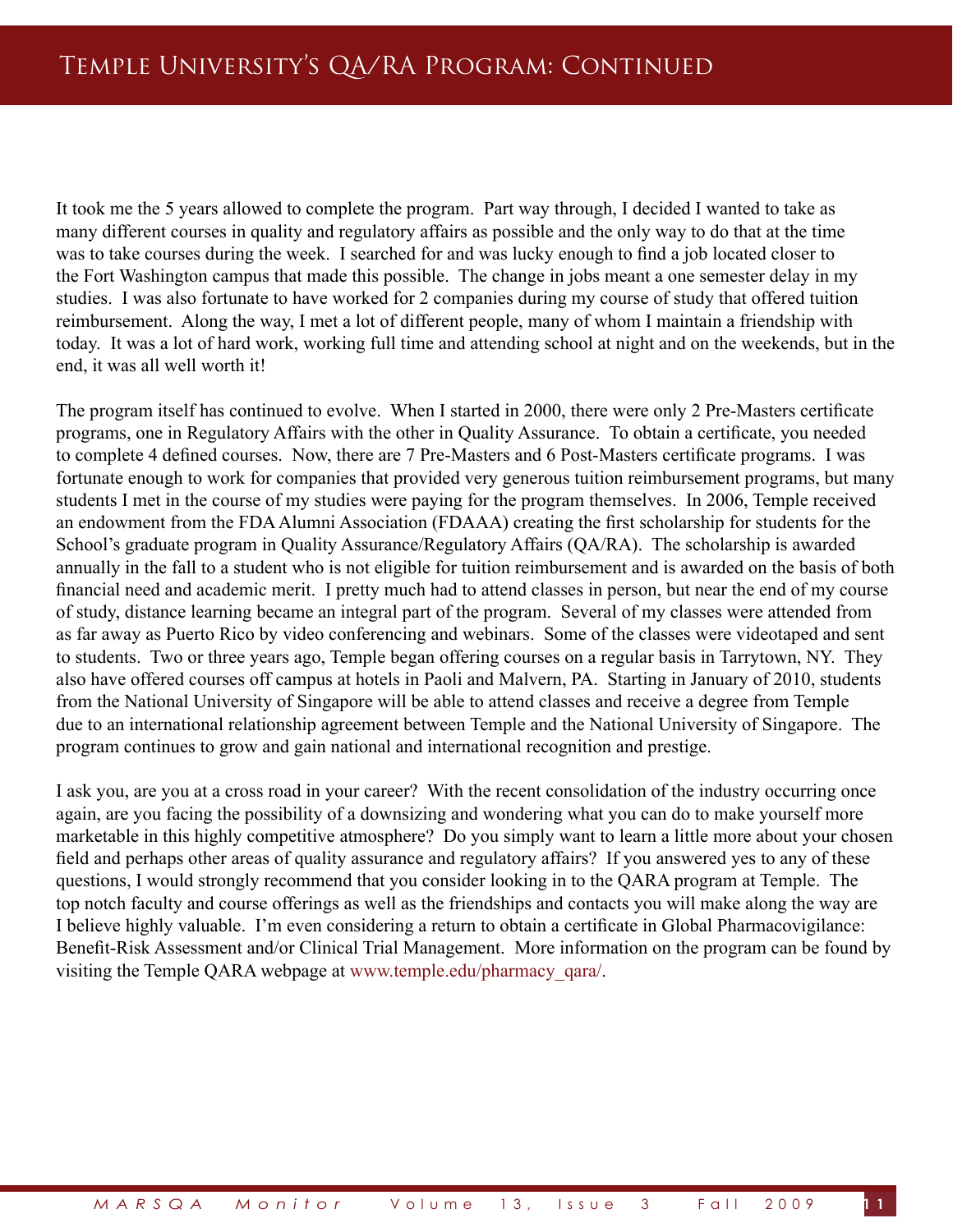### **Hot Topics/Trends in SQA Through the Years (based on GLPSS poster presented at the 2009 SQA Annual Meeting1)**

### **Kimberly Evans**

*MARSQA Member*

Since the inception of the FDA GLPs in 1978, SQA has met annually starting in 1980 to discuss topics related to the GLPs. The first official SQA Annual Meeting was held in 1985. Through the years, more areas of interest have been discussed within SQA. Today there are topics ranging from various GxPs to veterinary care to medical devices. It is fascinating to see when some topics were introduced and how long the focus remained. The GLP Specialty Section created a poster for the 2009 Annual meeting in San Diego, CA to show some of the hot topics through the years. A hot topic is a topic that is either discussed almost every year or consecutively for several years and may fade away and/or come back again. Looking at the tabulated summary, you can see some of the topics that have come and stayed/gone through the years at the annual SQA meetings. **See pages 13-14 for the full tabulated summary**.

Kelly Andrew, Kimberly Evans, Sandy Harvey, Angela Lowell and Patricia O'Brien Pomerleau. SQA GLP SPECIALTY SECTION: A TRIP DOWN MEMORY LANE…PERSERVERING 25 YEARS OF GLP TWISTS, TURNS, ROCKY ROADS AND HIGHWAYS



# Why Join MARSQA?

### **Simply put, it's a good deal!**

Many of you already realize this because you've paid your dues for 2009 (\$50). However, there may be some readers who are considering membership who don't have a good idea of what they'll get for their money. Here's the list of benefits.

- Low cost half day membership meetings which include lunch and professional presentations relevant to your job
- Low cost professional training classes (e.g., GLP Fundamentals, Principles of Computer Validation, Analytical Chemistry for the QA Professional). These classes last from one half day to several days, have a limited number of students and allow for a great deal of interaction with the trainers.
- Newsletter 3x annually with useful industry information
- Membership Directory
- Low cost advertising rates
- Scholarships to defray the cost of attending the annual SQA meeting
- Opportunities to network, form communities of interest and keep up with the latest industry trends

So, if you're not a MARSQA member and think you'd benefit from all these offerings, please email MARSQA HQ at **MARSQA@sqa.org**. Welcome to our community.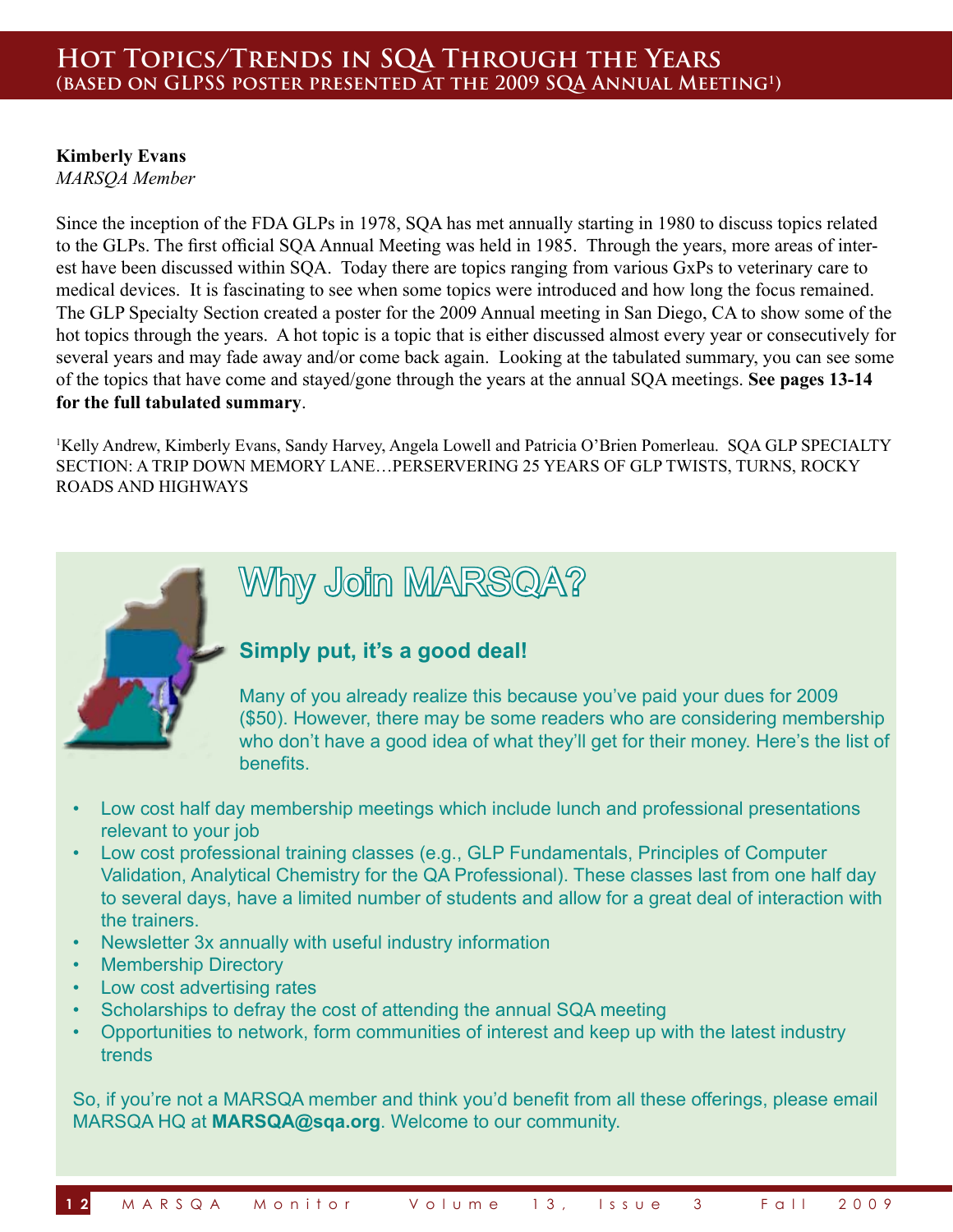# **Hot Topics/Trends in SQA Through the Years**

|                       |                                                                                                                                                      |   | Scientific Information<br>Risk Assessment | <b>Facility Assessment</b> |          |   | Agricultural Chemicals SS<br>Tours of Lavs<br>Compliance Education<br><u>P</u> harmacokinetics | Large Animal Study |                   | <b>OCCOOLE</b><br>OECDOLE |                       | <b>GALPS</b><br>BO 9000 | <b>Conflict Management</b> | Pharmacological Efficacy/GLP<br>Food Supply/Food Animal Study | FDA and GLPs | <b>Field Studies</b> | Mock Inspections (Auditonium) | Science vs Compliance<br>QA/Study Director<br>Contract Lab QA |          | <b>Total Quality Management</b> | Data Audits<br>Report Audit & Archive Verific. |          | <b>QAU</b> Inspections |          |                                                                                          |                            |                                                                    | Animal Welfare/Health | Metabolism, Residue, Chemistry | QA Training           | Management commitment<br>FDA 483s | QA Innovations | <b>Historical QA/GLP</b> | <b>RQA Trends</b>          |                                                         |              |                                                  | International GLPs problems |        | Ethics/Legal/ QA/Integrity<br>Redefining GLPs<br>Redefining GCPs | QA Image | QA of Pathology<br>Redefining scope of QA |                       |                                                                                     | <b>Training and Documentation</b> | Agency Inspections | Organization of QAU |                           |  |
|-----------------------|------------------------------------------------------------------------------------------------------------------------------------------------------|---|-------------------------------------------|----------------------------|----------|---|------------------------------------------------------------------------------------------------|--------------------|-------------------|---------------------------|-----------------------|-------------------------|----------------------------|---------------------------------------------------------------|--------------|----------------------|-------------------------------|---------------------------------------------------------------|----------|---------------------------------|------------------------------------------------|----------|------------------------|----------|------------------------------------------------------------------------------------------|----------------------------|--------------------------------------------------------------------|-----------------------|--------------------------------|-----------------------|-----------------------------------|----------------|--------------------------|----------------------------|---------------------------------------------------------|--------------|--------------------------------------------------|-----------------------------|--------|------------------------------------------------------------------|----------|-------------------------------------------|-----------------------|-------------------------------------------------------------------------------------|-----------------------------------|--------------------|---------------------|---------------------------|--|
|                       | Environmental Studies<br><u>Certific. Research QA Professnal</u><br><u>FDA State of Affairs/Challenges</u><br><u>FPA State of Affairs/Challenges</u> |   |                                           |                            |          |   |                                                                                                |                    |                   |                           |                       |                         |                            |                                                               |              |                      |                               |                                                               |          |                                 |                                                |          |                        |          | <u>Robotics</u><br>Expanding role of QA professional<br>Biotechnology<br>Protocol Review |                            | <u>QA Effectiveness</u><br>Computerized Perceptive on GLP Findings |                       |                                |                       |                                   |                |                          |                            | Regulatory Visions/Perspectives<br>Analytical Chemistry |              | EPA & GLPs<br>Toxicology Studies (various types) |                             |        |                                                                  |          |                                           |                       | Sponsor Responsibility<br><u>Statistically- based monitor program</u><br>Validation |                                   |                    |                     |                           |  |
|                       |                                                                                                                                                      |   |                                           |                            |          |   |                                                                                                |                    |                   |                           |                       |                         |                            |                                                               |              |                      |                               |                                                               |          |                                 |                                                |          |                        |          |                                                                                          |                            |                                                                    |                       |                                |                       |                                   |                |                          |                            |                                                         |              |                                                  |                             |        |                                                                  |          |                                           |                       |                                                                                     | ×<br>×                            | $\times$           |                     | 1980                      |  |
|                       |                                                                                                                                                      |   |                                           |                            |          |   |                                                                                                |                    |                   |                           |                       |                         |                            |                                                               |              |                      |                               |                                                               |          |                                 |                                                |          |                        |          |                                                                                          |                            |                                                                    |                       |                                |                       |                                   |                |                          |                            |                                                         |              |                                                  |                             |        |                                                                  |          |                                           |                       | ××                                                                                  | ×<br>×                            |                    |                     | 1981                      |  |
|                       |                                                                                                                                                      |   |                                           |                            |          |   |                                                                                                |                    |                   |                           |                       |                         |                            |                                                               |              |                      |                               |                                                               |          |                                 |                                                |          |                        |          |                                                                                          |                            |                                                                    |                       |                                |                       |                                   |                |                          |                            |                                                         |              |                                                  |                             |        | ×                                                                | ×        | ×<br>$\times$                             |                       |                                                                                     |                                   |                    |                     | 1982                      |  |
|                       |                                                                                                                                                      |   |                                           |                            |          |   |                                                                                                |                    |                   |                           |                       |                         |                            |                                                               |              |                      |                               |                                                               |          |                                 |                                                |          |                        |          |                                                                                          |                            |                                                                    |                       |                                |                       |                                   |                |                          |                            |                                                         |              |                                                  |                             | ×      | ×                                                                |          | ×                                         | $\times$              |                                                                                     |                                   |                    |                     | 1983                      |  |
|                       |                                                                                                                                                      |   |                                           |                            |          |   |                                                                                                |                    |                   |                           |                       |                         |                            |                                                               |              |                      |                               |                                                               |          |                                 |                                                |          |                        |          |                                                                                          |                            |                                                                    |                       |                                |                       |                                   |                |                          |                            |                                                         |              | $\times$ $\times$                                |                             |        |                                                                  |          | ×                                         | $\times$              |                                                                                     |                                   |                    |                     | 1984                      |  |
|                       |                                                                                                                                                      |   |                                           |                            |          |   |                                                                                                |                    |                   |                           |                       |                         |                            |                                                               |              |                      |                               |                                                               |          |                                 |                                                |          |                        |          |                                                                                          |                            |                                                                    |                       |                                |                       |                                   |                |                          | $\times$ $\times$ $\times$ |                                                         |              | $\times$                                         |                             |        |                                                                  |          |                                           | $\times$              |                                                                                     |                                   |                    |                     | 3861                      |  |
|                       |                                                                                                                                                      |   |                                           |                            |          |   |                                                                                                |                    |                   |                           |                       |                         |                            |                                                               |              |                      |                               |                                                               |          |                                 |                                                |          |                        |          |                                                                                          |                            |                                                                    |                       |                                |                       |                                   | $\times$       | ×                        |                            | $\times$                                                |              | ×                                                |                             |        |                                                                  |          | $\times$                                  | $\times$              |                                                                                     | $\times$                          |                    |                     | 1986                      |  |
|                       |                                                                                                                                                      |   |                                           |                            |          |   |                                                                                                |                    |                   |                           |                       |                         |                            |                                                               |              |                      |                               |                                                               |          |                                 |                                                |          |                        |          |                                                                                          | $\times$ $\times$ $\times$ |                                                                    | $\times$              |                                | $\times$              | $\times$                          | $\times$       |                          |                            |                                                         |              | $\times$ $\times$                                |                             |        |                                                                  |          |                                           | $\times$              |                                                                                     |                                   | $\times$           |                     | 1987                      |  |
|                       |                                                                                                                                                      |   |                                           |                            |          |   |                                                                                                |                    |                   |                           |                       |                         |                            |                                                               |              |                      |                               |                                                               |          |                                 |                                                |          |                        |          | $\times$                                                                                 |                            |                                                                    | ×                     |                                |                       |                                   |                |                          |                            |                                                         | $\times$     | $\times$                                         | $\overline{\times}$         |        |                                                                  |          |                                           |                       |                                                                                     |                                   | $\times$           |                     | 1988                      |  |
|                       |                                                                                                                                                      |   |                                           |                            |          |   |                                                                                                |                    |                   |                           |                       |                         |                            | $\times$                                                      |              |                      |                               | <b>× × × × × × × × × × × × × ×</b>                            |          |                                 |                                                |          | $\times$               | ×<br>×   | $\times$                                                                                 |                            |                                                                    |                       |                                |                       |                                   |                |                          |                            |                                                         |              | ×                                                |                             | ×<br>× |                                                                  |          |                                           | $\times$              |                                                                                     |                                   | $\times$           |                     | 1989<br>1990              |  |
|                       |                                                                                                                                                      |   |                                           |                            |          | × | ×                                                                                              | $\times$           |                   |                           | ×                     | ×l×                     |                            |                                                               |              | $\times$             |                               |                                                               |          | ×                               | $\times$                                       | $\times$ |                        |          |                                                                                          |                            |                                                                    | ×<br>×                | $\times$<br>$\mathord{\times}$ | ×                     |                                   |                |                          |                            | $\times$                                                | $\times$     | $\times$ $\times$<br>$\times$                    |                             |        | ×                                                                |          | $\times$                                  | $\times$<br>$\times$  |                                                                                     |                                   | $\times$           |                     | 1991                      |  |
|                       | $\times$ $\times$ $\times$                                                                                                                           |   | $\times$                                  | l×                         |          |   | ×                                                                                              |                    |                   |                           |                       | $\times$ $\times$       |                            |                                                               | ×            | $\times$             | ⋋                             |                                                               |          | ×                               |                                                |          |                        |          |                                                                                          |                            |                                                                    | ×                     | ×                              |                       |                                   |                | ×                        |                            |                                                         |              |                                                  |                             |        | ×                                                                |          |                                           |                       |                                                                                     |                                   |                    |                     | 1992                      |  |
| $\times$              | ×                                                                                                                                                    |   |                                           | ×                          |          |   | $\times$                                                                                       |                    |                   |                           |                       |                         |                            |                                                               |              |                      |                               |                                                               |          | ×                               |                                                |          |                        | ×        |                                                                                          |                            |                                                                    | ×                     | ×                              |                       |                                   |                |                          |                            |                                                         | ×            |                                                  |                             |        | ×                                                                |          | ×                                         |                       |                                                                                     |                                   |                    |                     | 1993                      |  |
| ×<br>$\times$         |                                                                                                                                                      |   |                                           | ×                          |          |   | ×                                                                                              |                    | ×                 |                           |                       |                         |                            |                                                               |              | $\times$             |                               |                                                               |          | ×                               |                                                | ×        | $\times$               |          |                                                                                          |                            |                                                                    | ×                     |                                |                       |                                   |                |                          | ×                          |                                                         |              |                                                  | ×                           |        | ×                                                                |          |                                           | ×                     |                                                                                     | ×                                 | $\times$           |                     | 1994                      |  |
|                       |                                                                                                                                                      |   |                                           | ×                          |          |   |                                                                                                |                    | $\times$ $\times$ |                           | $\boldsymbol{\times}$ |                         |                            |                                                               |              |                      |                               | $\times$                                                      |          | ×                               | ×                                              |          |                        | ×        | ×                                                                                        |                            |                                                                    |                       |                                | ×                     |                                   |                |                          |                            | ×                                                       |              | ×                                                | $\times$                    |        |                                                                  |          |                                           | $\boldsymbol{\times}$ |                                                                                     | ×<br>×                            |                    |                     | 3661                      |  |
| $\times$              |                                                                                                                                                      |   |                                           |                            |          |   | ×                                                                                              |                    |                   | I≍                        |                       |                         |                            |                                                               |              |                      |                               |                                                               |          |                                 |                                                |          |                        |          |                                                                                          |                            | $^{\times}$                                                        | ×                     | ×                              | $\boldsymbol{\times}$ |                                   |                |                          |                            |                                                         | ×            |                                                  | ×                           |        | ×                                                                |          |                                           | $\boldsymbol{\times}$ |                                                                                     | ×                                 |                    |                     | 966                       |  |
|                       | $\times$                                                                                                                                             |   |                                           |                            |          |   |                                                                                                |                    | ×∣×               |                           | ×                     |                         |                            |                                                               | $\times$     |                      |                               | $\times$                                                      |          | ×                               |                                                |          | $\times$               |          |                                                                                          |                            |                                                                    |                       |                                |                       |                                   |                |                          |                            | $\times$                                                | ×            |                                                  | $\times$                    |        | ×                                                                |          |                                           | $\times$              |                                                                                     | ×                                 |                    |                     | <b>Z661</b>               |  |
| $\boldsymbol{\times}$ |                                                                                                                                                      |   |                                           |                            |          |   |                                                                                                |                    |                   | $\times$                  | $\mathord{\times}$    |                         |                            |                                                               |              |                      |                               |                                                               |          |                                 |                                                |          |                        | $\times$ |                                                                                          |                            |                                                                    |                       |                                | $\times$              |                                   |                |                          |                            | $\times$                                                |              |                                                  |                             |        | $\times$                                                         |          |                                           | $\boldsymbol{\times}$ |                                                                                     |                                   | $\times$           |                     | 1998                      |  |
|                       |                                                                                                                                                      |   |                                           |                            | $\times$ |   |                                                                                                |                    |                   |                           | $\times$              |                         |                            |                                                               | $\times$     |                      |                               |                                                               |          |                                 | $\times$ $\times$                              |          |                        |          | $\times$                                                                                 |                            | $\times$                                                           |                       |                                | $\times$              |                                   |                |                          |                            | ∣×                                                      |              |                                                  |                             |        |                                                                  | $\times$ |                                           | $\times$              |                                                                                     | $\times$                          |                    |                     | $\times$                  |  |
|                       |                                                                                                                                                      | × |                                           | ×                          |          |   |                                                                                                |                    | $\times$          | $\mathsf{\geq}$           |                       |                         |                            |                                                               |              | $\times$ $\times$    |                               |                                                               |          |                                 |                                                |          |                        | $\times$ |                                                                                          |                            |                                                                    | l×                    |                                | $\times$              |                                   |                |                          |                            | $\times$                                                |              |                                                  |                             |        |                                                                  |          |                                           | $\times$              |                                                                                     |                                   | $\times$           |                     | 2000                      |  |
| $\times$<br>××        |                                                                                                                                                      | × |                                           | $\times$                   |          |   |                                                                                                |                    | $\times$          |                           |                       |                         |                            |                                                               |              |                      |                               |                                                               | $\times$ |                                 |                                                | ×        |                        | $\times$ |                                                                                          |                            |                                                                    | $\times$              |                                | $\times$              |                                   |                |                          |                            |                                                         |              |                                                  |                             |        |                                                                  |          |                                           | $\times$              |                                                                                     |                                   |                    |                     | 2001                      |  |
| $\times$              |                                                                                                                                                      |   |                                           | $\times$                   |          |   |                                                                                                |                    |                   | ×                         |                       |                         |                            |                                                               |              |                      |                               | $\boldsymbol{\times}$                                         |          |                                 |                                                |          |                        |          |                                                                                          |                            |                                                                    |                       |                                |                       |                                   |                |                          |                            | $\times$                                                | $\mathsf{k}$ |                                                  | $\mathord{\times}$          |        |                                                                  |          |                                           | $\times$              |                                                                                     |                                   |                    |                     | 2002                      |  |
| $\times$              |                                                                                                                                                      |   |                                           | ×                          |          |   |                                                                                                |                    |                   |                           |                       |                         |                            |                                                               |              |                      |                               |                                                               |          |                                 |                                                |          |                        |          |                                                                                          |                            |                                                                    | $\times$              |                                |                       |                                   |                |                          |                            |                                                         |              | $\times$                                         |                             |        |                                                                  | $\times$ |                                           | $\boldsymbol{\times}$ |                                                                                     |                                   | $\times$           |                     | 2003                      |  |
|                       |                                                                                                                                                      |   |                                           |                            |          |   |                                                                                                |                    | $\times$          |                           |                       |                         |                            |                                                               |              |                      |                               |                                                               |          |                                 |                                                |          |                        |          |                                                                                          |                            |                                                                    | $\times$              |                                | $\times$              |                                   |                |                          |                            |                                                         | $\times$     |                                                  |                             |        |                                                                  |          |                                           | $\boldsymbol{\times}$ |                                                                                     | $\times$                          |                    |                     | 2002   2002   2002   2002 |  |
|                       |                                                                                                                                                      | × |                                           |                            |          |   |                                                                                                |                    | $\times$          |                           |                       |                         |                            |                                                               |              |                      |                               |                                                               |          |                                 |                                                |          |                        | $\times$ |                                                                                          |                            |                                                                    |                       |                                | $\times$              |                                   |                |                          |                            |                                                         |              | $\times$                                         |                             |        | $\times$                                                         |          |                                           | $\times$              |                                                                                     |                                   | $\times$           |                     |                           |  |
|                       |                                                                                                                                                      |   |                                           |                            |          |   |                                                                                                |                    |                   |                           |                       |                         |                            |                                                               |              |                      |                               |                                                               |          |                                 |                                                |          |                        |          |                                                                                          |                            |                                                                    | $\times$              |                                |                       |                                   |                |                          |                            |                                                         |              | $\times$                                         |                             |        |                                                                  |          |                                           | $\times$              |                                                                                     |                                   |                    |                     |                           |  |
|                       |                                                                                                                                                      |   |                                           |                            |          |   |                                                                                                |                    |                   |                           |                       |                         |                            |                                                               |              |                      |                               |                                                               |          |                                 |                                                |          |                        |          |                                                                                          |                            |                                                                    | $\times$              |                                | $\times$              |                                   |                |                          |                            |                                                         |              | $\times$                                         |                             |        |                                                                  |          |                                           | $\times$              |                                                                                     | l×                                | $\times$           |                     | 2008                      |  |
|                       |                                                                                                                                                      |   |                                           |                            |          |   |                                                                                                |                    |                   |                           |                       |                         |                            |                                                               |              |                      |                               |                                                               |          |                                 |                                                |          |                        |          |                                                                                          |                            |                                                                    |                       |                                |                       |                                   | $\times$       |                          |                            |                                                         |              | $\times$                                         |                             |        | $\times$                                                         |          |                                           | $\times$              |                                                                                     |                                   |                    |                     |                           |  |